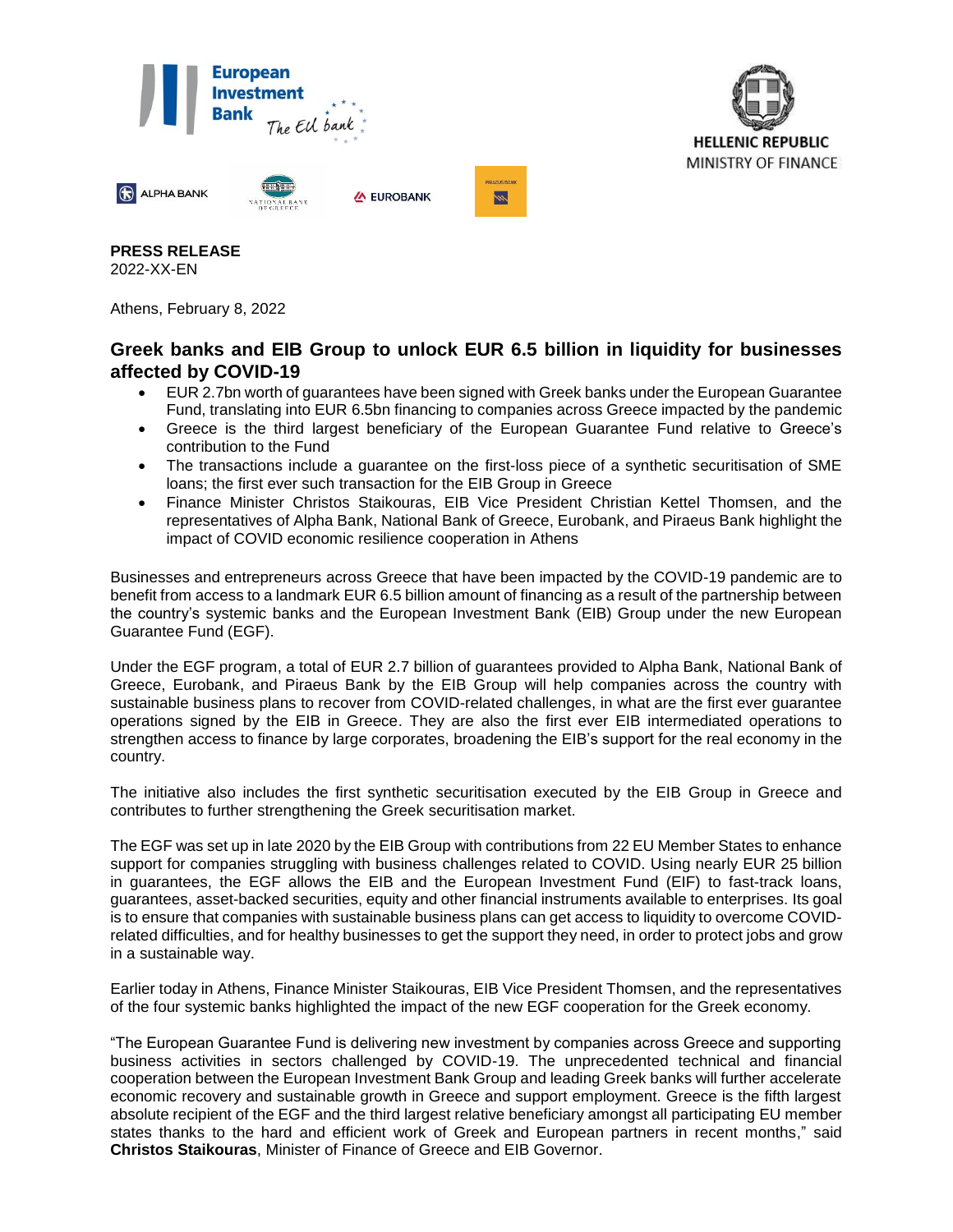"Together with Alpha Bank, Eurobank, National Bank of Greece and Piraeus Bank, the EIB Group is making sure that Greek companies in tourism, services and manufacturing - sectors most impacted by the devastating COVID-19 pandemic - can continue to invest, innovate and create jobs. The European Guarantee Fund is a key element of Europe's response to the pandemic and the excellent cooperation with Greek partners in recent months will ensure that companies across Greece from Corfu to Crete tackle the challenges of COVID and invest in a stronger future," added **Christian Kettel Thomsen**, the EIB Vice President.

**Vasilis Psaltis**, CEO of Alpha Bank, stated: "During the last decades, billions of Euros have been channeled into the economy, thanks to the strategic partnership between Alpha Bank and the European Investment Bank (ΕΙΒ) Group. Today, the EIB's guarantees under the European Guarantee Fund together with the Greek banks' solid capital are creating a financing safety net for the sectors affected by the pandemic.

Nevertheless, our ambition is not limited to the management of the occasion as such. We must support Progress towards a better Tomorrow by capitalizing on our experience from and access to the world of business, RRF funds and of course our strategic partnership with the EIB. Therefore, we, at Alpha Bank, stand by the side of the Greek businesses in realizing their growth plans and support our economy's transition to a new, digital, green and ultimately sustainable future."

**Vassilis Karamouzis**, the NBG's General Manager of Corporate and Investment Banking, stated: "The EIB Group has been a long-term, trusted partner of NBG for the sourcing of a diverse set of financing products we channel to and implement with Greek corporations, including intermediated loans to SMEs and midcaps, guarantee instruments, and innovative financial instruments utilizing Structural and Νational funds. In this context, during the last two years (2020-21), NBG's collaboration with the EIB Group has intensified, as NBG unlocked through various programs over €3bn to support the recovery of healthy Greek businesses from the COVID-19 pandemic and their further growth."

Eurobank CEO **Fokion Karavias** stated: "We have long-standing partnership with the EIB Group. For 15 years, we have been working together towards a common goal, to finance Greek businesses and support the Greek economy to grow. Especially during the pandemic, EIB and EIF funding and guarantees have been successfully channeled through the Greek banking system and were instrumental in supporting those affected by the Covid-19 impact, saving businesses and jobs at a critical juncture. As a growth-focused bank, we look forward to continuing and expanding our partnership over the upward cycle, with a particular focus on assisting SMEs to both exploit and energise the strong and sustained growth expected in Greece".

Piraeus Bank CEO **Christos Megalou** added: "The last few years PB has cooperated with EIB Group in a series of financial instruments exceeding €3bn, supporting Greek businesses in materializing their investment plans. Following EIB Group's new initiatives PB participates in 3 additional programs, to provide liquidity to SMEs and Large Corporates. Through EIB's guarantees, PB will channel in 2022, €1,1bn of financing to its clients, both for investment purposes and to support their liquidity through working capital facilities."

## **European Investment Bank and European Investment Fund working with Greek banks to provide crucial crisis support**

Since December 2020, the EIB Group has approved EUR 23.2 billion of EGF backing in 401 individual operations in all 22 participating countries. Moreover, among the operations signed, also included is a guarantee on a first-loss piece of a synthetic securitisation of SME loans originated by Eurobank. This is one of the very first such transactions signed by the EIB Group under EGF, bringing Eurobank and Greece at the forefront of novel financial instruments.

The EGF operations follow and complement other transactions already signed by the EIB Group in Greece in response to the crisis caused by the COVID-19 pandemic.

## **Background information:**

The **European Investment Bank (EIB)** is the long-term lending institution of the European Union owned by its Member States. It makes long-term finance available for sound investment in order to contribute towards EU policy goals.